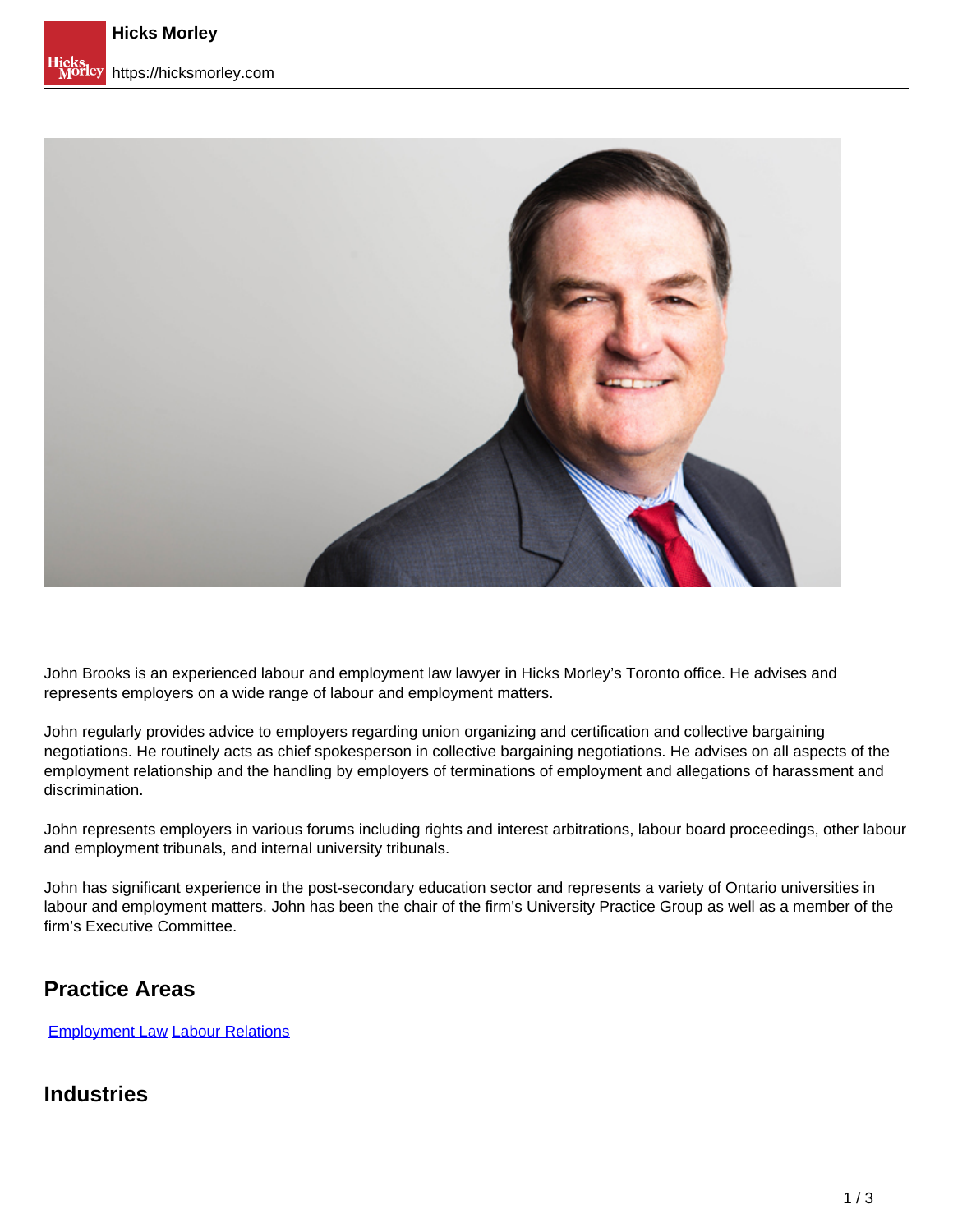Education Healthcare Manufacturing Universities

#### **Awards & Recognition**

**The Best Lawyers in Canada™ (2011–2022)** Labour and Employment Law

**Best Lawyers® Global Business Edition (2018)** Labour & Employment Law

**Canadian Legal Lexpert® Directory (2006–2007, 2012–2022)** Labour Relations (Most Frequently Recommended); Employment Law (Consistently Recommended)

**Chambers Canada – Band 5 (2021–2022)** Employment & Labour – Ontario

**Expert Guides Best of the Best (2017)** Labour & Employment

**Lexpert®/American Lawyer Guide to the Leading 500 Lawyers in Canada (2013–2018, 2020)**  Labour and Employment Law

**Who's Who Legal – National Leader, Canada (2013–2018, 2020–2021)** Labour, Employment & Benefits

## **Memberships & Affiliations**

Canadian Bar Association – Member

Ontario Bar Association – Member (Education and Labour & Employment Law sections)

The Advocates' Society – Member

Canadian Association of University Solicitors – Member

#### **Select Publications & Presentations**

"Canadian Association of University Solicitors (CAUS) Conference 2018" CAUS (September 27–29, 2018)

"Council of Senior Human Resources Officers (CSHRO) Meeting" CSHRO (April 11, 2018)